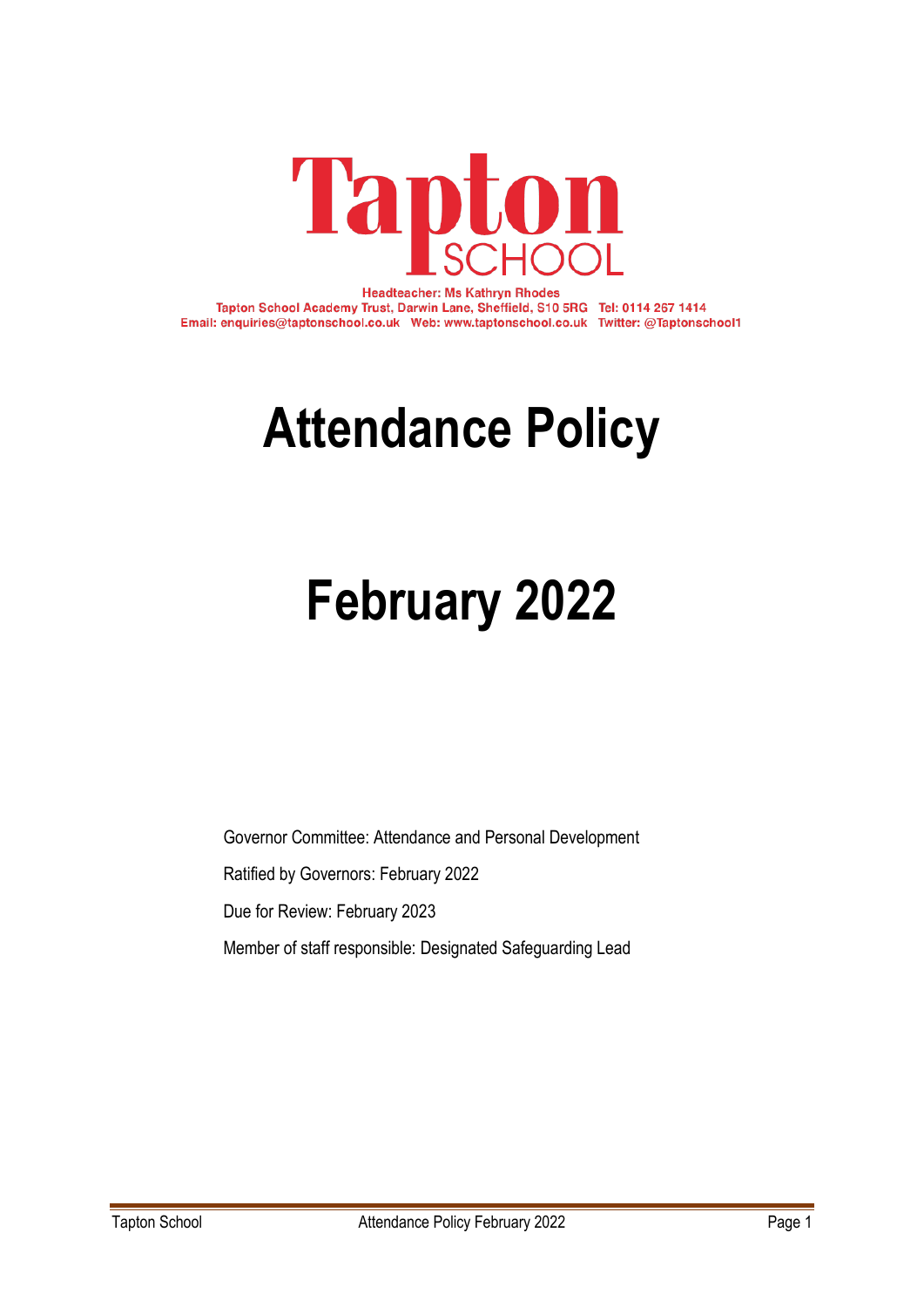| Contents                                   |    |
|--------------------------------------------|----|
| <b>Attendance Policy</b>                   |    |
| Introduction                               | 3  |
| Why is regular attendance so important?    | 3  |
| Aims of the Policy                         | 3  |
| Roles and Responsibilities                 | 4  |
| Headteacher/Legalities                     | 4  |
| Staff - Taking registers                   | 4  |
| Staff - Form Tutors                        | 4  |
| Staff - Year Leadersers/Assistant Heads    | 4  |
| Staff - Attendance and Punctuality Officer | 4  |
| Staff - Attendance Officer                 | 5  |
| Parents/Carers                             | 6  |
| <b>Illness</b>                             | 6  |
| Medical/Dental Appointments                | 6  |
| <b>Other Authorised Circumstances</b>      | 6  |
| Requests for term time leave of absences   | 6  |
| <b>Students</b>                            | 7  |
| Sanctions                                  | 7  |
| Punctuality                                | 9  |
| School Term Time Leave Policy              | 9  |
| Leave for religious observance             | 10 |
|                                            | 10 |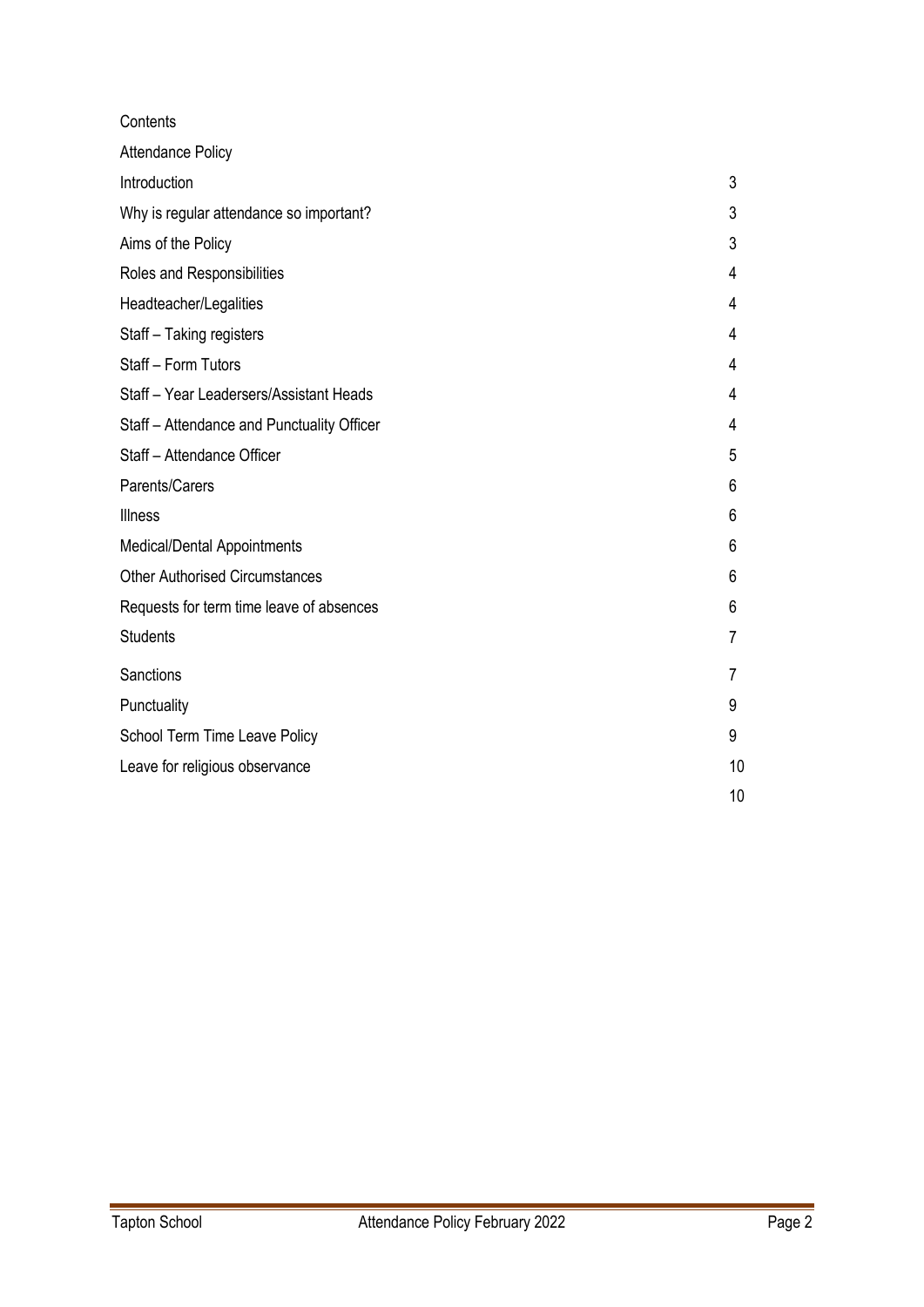# **Introduction**

Tapton School is committed to maximising the achievement of all students and we believe that regular school attendance is the key to enabling children to capitalise on the educational opportunities available to them. We expect every student to aim for 100% attendance during an academic year and to become resilient, confident, and competent adults who are able to realise their full potential and make a positive contribution to their broader school community.

We recognise that attendance is a matter for the whole school community. Our Attendance Policy should not be viewed in isolation; it is a strand that runs through all aspects of school improvement, supported by our policies on safeguarding, bullying, behaviour and inclusive learning. We will work with families to identify the reasons and barriers for poor attendance and try to resolve any difficulties, referring to relevant agencies where appropriate.

Tapton School believes that improved school attendance can only be achieved if it is viewed as a shared responsibility between staff, governors, parents, students and the wider school community. As such, all stakeholders have a responsibility to support and promote outstanding attendance. In addition, key school staff i.e. The Inclusion Team, Form Tutors, Year Leaders, Key Stage Leaders, Attendance Officers, will work in line with our Attendance strategy.

#### **Why is regular attendance so important?**

#### **Learning**

Absences can be detrimental a child's understanding and academic progress and regular absences will seriously affect their learning. In addition, student absence disrupts teaching routines and affects the learning of other students in the same class. It is a parent's legal responsibility to ensure that their child attends school regularly. Permitting absence from school without good reason is an offence in law and may result in prosecution.

# **Safeguarding**

Regular attendance at school is necessary if we are to fulfil our safeguarding responsibilities and suitably assess a child's risk of experiences of harm. Safeguarding children is everyone's responsibility and Tapton School are dedicated to promoting the safety, welfare and life opportunities for all children. This encompasses: -

- Attendance
- Behaviour management
- Health and safety
- Access to the curriculum
- Anti-bullying

Failure to attend this school on a regular basis will be considered as a safeguarding issue.

# **Aims of the Policy**

- Clear procedures encouraging pupils to achieve their maximum potential by maintaining excellent attendance and punctuality
- Clear escalation and support measures use for pupils with persistent absence
- Ensuring parent/carers and pupils are informed about the procedures for attendance and encouraging them to take an active role in promoting excellent attendance and punctuality
- Ensuring all teaching staff, non-teaching staff and governors understand attendance procedures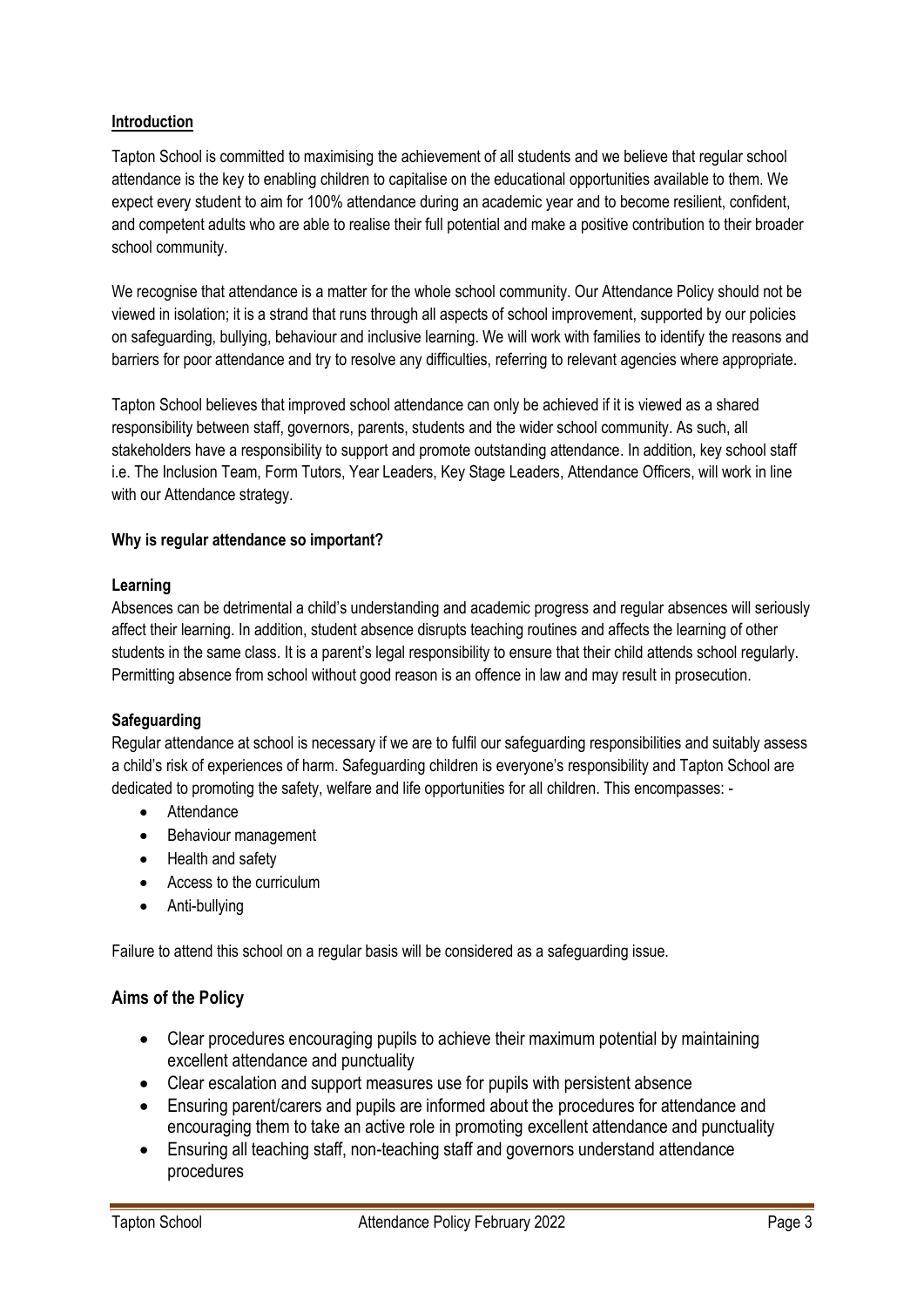• To recognise and reward pupils who achieve attendance and punctuality targets throughout the academic year

# **The Law**

# **The 1996 Education Act requires that:**

- All pupils of compulsory school age receive a suitable full-time education by regular attendance at school.
- The Local Authority must provide school places to parents who wish their child to be educated at school.
- The school must complete attendance registers at the beginning of the morning session and during the afternoon session.
- The school must report to the Local Authority pupils who are absent for more than 10 days without explanation.
- The Local Authority has a duty to ensure that parents fulfil their legal responsibilities
- Failure by parents to ensure the regular attendance at school of a registered pupil is an offense punishable by law.

#### **Partnership**

## **What parents/carers and pupils can expect from the school**

## **Staff – Taking registers**

All staff who are responsible for registering students must do so within the first 10 minutes of a lesson in silence and by roll call. Red flags in Bromcom alert staff to students who are on the Child Protection register, have an allocated social worker or who are in receipt of Early Help involvement from MAST. Registers must be taken accurately and timely and failure to do so may lead to discussions with the Headteacher/ disciplinary action. Teachers will receive an orange reminder slip from the Attendance Officer if a register has not been completed for their lesson, if this fails, a visit from the on-call team will be made to their classroom.

If a student has been marked present in the previous lesson but fails to attend their next lesson, that member of staff must raise a safeguarding /student missing on call so that their whereabouts can be investigated by the oncall team and parents informed if they are not located.

If a student is in school but not in their timetabled lesson for any reason, their attendance must be marked with a 'K' and an explanation left in the comments box by the member of staff who they are with. This will be for the reference of other staff and prevent unnecessary on calls being raised. If teachers have a student in their class whose name doesn't appear on their register, they will raise an on call so that staff can return students to their correct lesson or if appropriate make register changes.

# **Accurate registers are essential to ensure effective safeguarding.**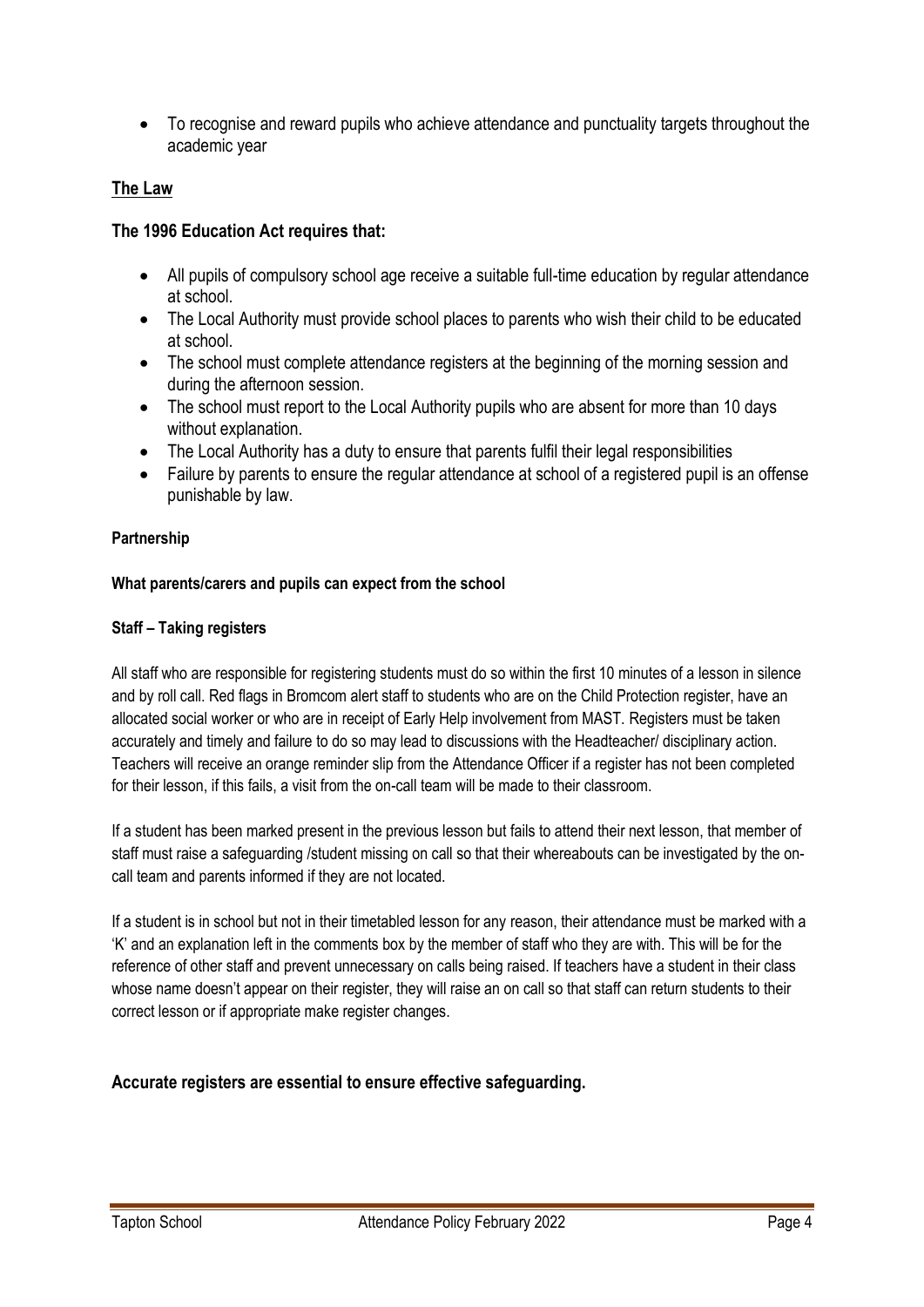# **Staff – Form Tutors**

This is an important role within school. Form tutors can and should have a positive impact on their tutees and will monitor their attendance and punctuality daily/weekly/ongoing. They will monitor the attendance of individual tutees, be aware of any trends or patterns of absence and respond appropriately. Form tutors will liaise with Year Leaders over concerning attendance and punctuality issues and forward absence explanation letters and evidence to the Attendance Officer upon the return of the previously absent student. Form tutors may contact parents/carers to discuss attendance concerns and absences.

Form Tutors will complete registers accurately and encourage full form attendance. Form tutors will engage students in regular discussions to promote good attendance and punctuality. They will be provided with weekly data by the Attendance Officer and will engage with students about the reasons for individual absences and poor punctuality.

# **Staff – Year Leaders /Assistant Headteachers**

Form tutors will refer ongoing concerns to their Year Leaders who will discuss the students who have concerning attendance and punctuality in their weekly inclusion meeting with the Inclusion Team. Furthermore, once every half term, each year groups inclusion meeting has a dedicated, strategic focus on attendance. During this time, attendance data for each year group is analysed by the Inclusion team and interventions discussed in order to bring about a positive change. This may include holding meetings, sending letters, referring to other agencies ie, The Attendance and Inclusion Service or others. If more specific and targeted action is necessary and interventions are needed to be put in place to support students and families we will agree this in these meetings.

Should these steps fail to bring about positive change, parents will be required to meet with members of the Inclusion team as we cannot leave school absence unaddressed. If absences are due to ill health, we need to be provided with evidence of medical appointments etc to support this. We will always highlight concerning levels of low attendance and be clear about the need for improvement, however, we will support this process where possible.

# **Staff – Attendance and Punctuality Officer**

Students who continue have poor attendance/punctuality, despite this having been highlighted to parents/carers by letter, will be placed on a concerns list. If these students are not in school, our Attendance and Punctuality Officer will call at the family home to find out why. The APO and Year Leaders will also meet with students in school to discuss concerns and solutions. Parents and Carers may also be required to attend meetings to discuss the need and actions to positively influence change.

Once a student has attended well for one half term (having a maximum of one day's absence), they will be removed from the Attendance Concerns List and any future absences will usually be authorised.

# **Staff – Attendance Officer**

The Attendance Officer is a pivotal member of staff and responsible for changing attendance codes early in the morning of the school day on Bromcom to reflect information received from parents for teachers to be advised about the reasons for the absence. The Attendance Officer is responsible for first day contact to establish the reason for an unauthorised absence.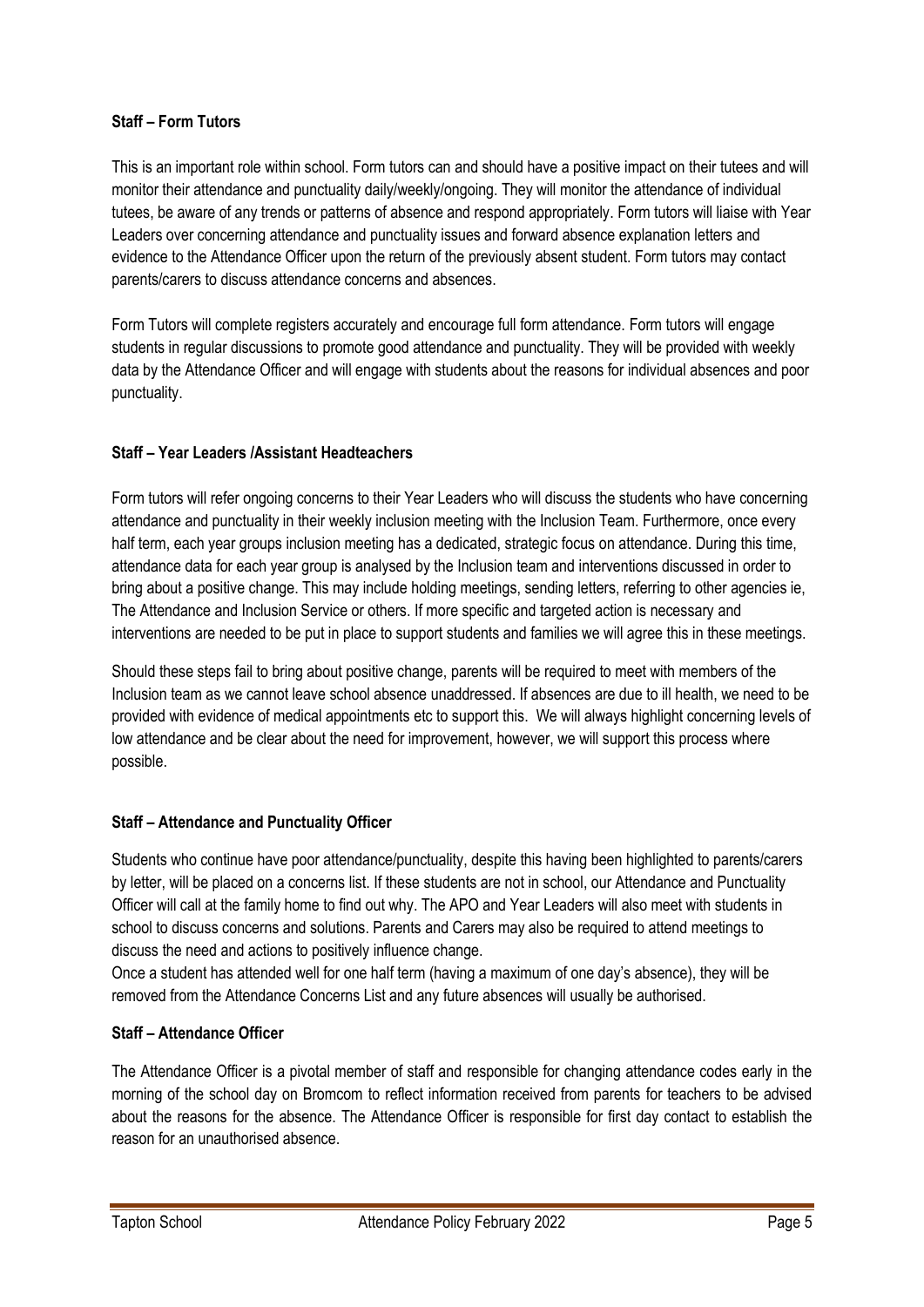Our Attendance Officer will ensure accurate and up to date records are kept. They will receive absence messages from parents, update student records and provide Form Tutors and the wider Inclusion Team with weekly data. Students who arrive late should sign in using the InVentry console before going to class. Any student who leaves early must hand in their green slip to the Attendance Officer before signing out on the InVentry console in student reception.

If registers are not completed in a timely manner, our Attendance Officer will send reminder slips to the relevant teacher to prompt them and should this fail the On Call team will visit the classroom.

## **What Tapton school expects of Parents/Carers**

At Tapton we believe excellent attendance and punctuality are pivotal to success. Students who do not attend school significantly disadvantage themselves.

Every child has a right to access the education to which they are entitled. Parents and carers share the responsibility for ensuring that attendance rates are maximised and that rates of unjustified and unauthorised absenteeism are kept to a minimum.

Parents/Carers should use the telephone absence line on each day of absence. This should be followed up in the form of a written note from the parent/carer on the first day the student returns to school. Where students have an unacceptable level of attendance parents will be informed in writing that no further absences will be authorised unless medical evidence is provided from that point onwards. Absence can only be authorised by the school and cannot be authorised by parents. At this point all absences will be treated as unauthorised, unless a satisfactory explanation for the student's absence has been received. Please be reminded that you can log into 'My Child at School' (MCAS) and view your child's attendance and punctuality.

**Illness** - In most cases a telephone call and a note from the parent informing the school that their child is ill will be acceptable. Where a student's attendance level is at an unacceptable level Parents/Carers will be asked to provide medical evidence. This will usually be in the form of an appointment card, prescription etc.

**Medical/Dental Appointments** – Parents are advised to make medical and dental appointments outside of the school day. Students should still attend school for part of the day. Medical letters or appointment cards will need to be provided to school. Form tutors or school reception staff will complete a green authorisation slip allowing students to leave school. Students leaving school during the school day to attend a medical/dental appointment must hand in this green slip and sign out as they leave with the Attendance Officer/ Reception.

**Other Authorised Circumstances** - this refers to the very rare occasions where there is cause for absence due to exceptional circumstances, for example an immediate family bereavement, or for a short period a part time timetable agreed as part of a reintegration arrangement.

**Requests for term time leave of absences** – Parents are strongly advised to avoid taking their children on leave during term time. Parents do not have an automatic right to remove their child from school during term time for the purpose of a holiday and should be made aware that if their child is absent for 10 school days, they will miss 5% of their education during that academic year. Following Government guidelines introduced in September 2013, no leave of absence can be authorised by school for holidays during term time.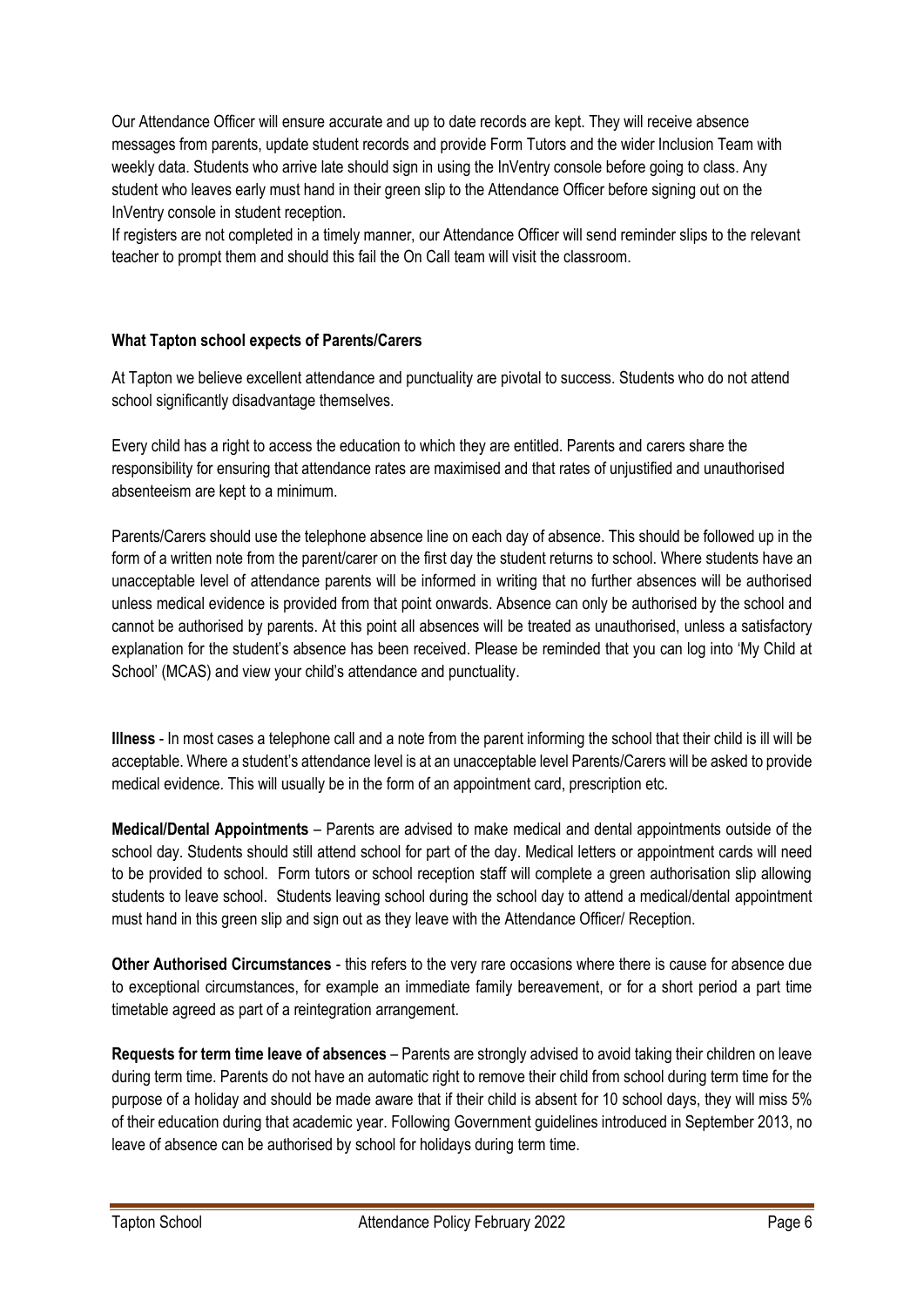School term dates are available on the school website. School expects all holidays to be arranged out of term time. Where there are exceptional circumstances, school may authorise leave but will consider each request on its own merits. Any requests for leave during term time should be made in writing, by the parent/carer, providing the reason for making the request and stating specific start and end dates. The request should be submitted at least two weeks in advance of the intended leave - only very exceptional circumstances will be considered.

Please note that family birthdays, and visits abroad are not exceptional, however, sporting activities such as competitions are usually approved if evidence is provided. School will inform parents/carers in writing, advising whether the leave is authorised or unauthorised.

Please note: If the permission to take leave is not granted and the student still goes on holiday, the absence will be unauthorised. Parents and carers need to be aware that in such cases the Local Authority may issue a Penalty Notice. Failure to return to school on the expected day after leave may result in a student being taken off roll at Tapton School and they will then need to reapply for a place. Parents should be aware that this process may not be successful because of the popularity of the school and our oversubscribed nature.

Parents have a legal responsibility to ensure that their child attends school regularly and punctually. We will support you to ensure this occurs and refer to externally agencies for their support should it be necessary. However, we are unable to accept poor attendance.

Please be mindful that in Section 444 of the Education Act 1996, it states that if a parent fails to ensure the regular school attendance of their child if he/she is a registered student at a school and is of compulsory school age, then they are guilty of an offence.

**Religious Holidays -** Tapton School acknowledges and rejoices in the multi-faith nature of British society and recognises that on some occasions, religious festivals may fall outside school holiday periods or weekends, and this necessitates a consideration of authorised absence or special leave for religious observance.

We believe it to be reasonable that no more than two days absence be designated for a religious celebration and that a maximum of three days in any academic year will be granted for religious observance.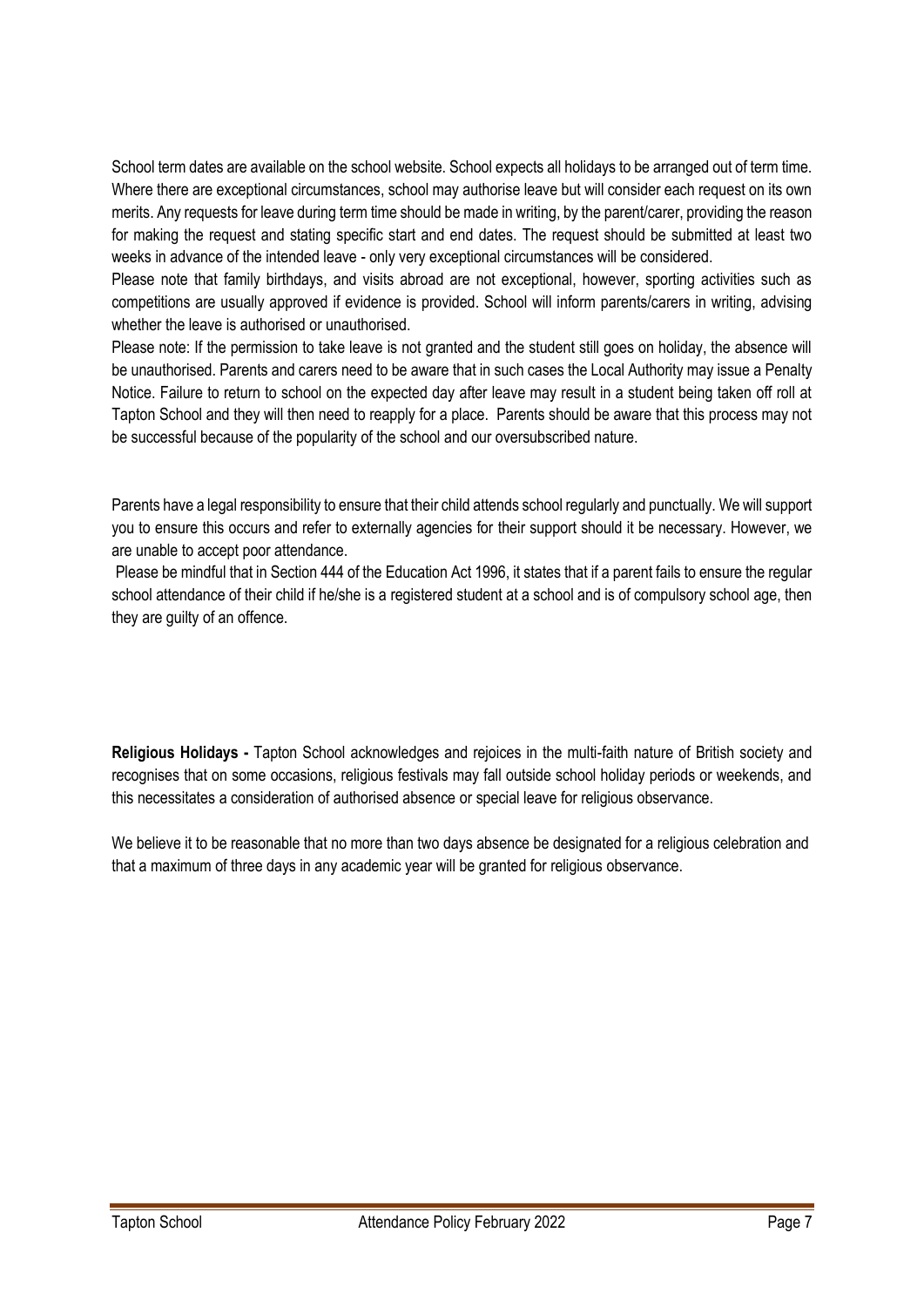#### **What Tapton school expects of our students**

Good attendance and punctuality are very important. Failing to apply yourself responsibly hinders your own chances and poor punctuality also hinders the progress of your peers as it disrupts the flow of lessons. You will be given an attendance target. 100% is the target for the vast majority of students. However, for some students, who have legitimate reasons, this isn't achievable and your target will be revised. It is important that you do your utmost to achieve this. Your attendance and punctuality records will always be requested by colleges, universities, apprenticeship providers, potential employers and other schools should you look to transfer.

If a student's attendance falls below acceptable standards, we will liaise with Parents/Carers and other agencies to bring about positive change. We cannot accept poor levels of attendance and punctuality

| Registration          | $09.15 - 09.30$ |
|-----------------------|-----------------|
| Period One            | $0930 - 10.30$  |
| Period Two            | $10.30 - 11.30$ |
| <b>Break Time</b>     | $11.30 - 11.50$ |
| Period Three          | $11.50 - 12.50$ |
| Lunch Time            | $12.50 - 13.30$ |
| Period Four           | $13.30 - 14.30$ |
| Period Five           | $14.30 - 15.30$ |
| End of the School Day | 15.30           |

#### **Sanctions:**

The school's sanctions for poor punctuality are detailed in our Behaviour Policy. However, our Attendance and Punctuality Officer will also be involved in cases that cause us concern. Parents and Carers will be asked to attend meetings to discuss poor performance and outside agencies asked to intervene if students are unable to bring about a positive change themselves. Good attendance and punctuality are life lessons and are needed to be successful in all aspects of life. Students are expected to routinely attend the school that they are on roll with.

- Please remember that if you achieve 100% attendance (190 days) you still have 175 days holiday.
- If a student is absent for 10 school days, they will miss 5% of their education that academic year.
- 90% attendance across the year equates to an absence of 4 weeks. Research regularly links irregular attendance to impaired GCSE examination performance.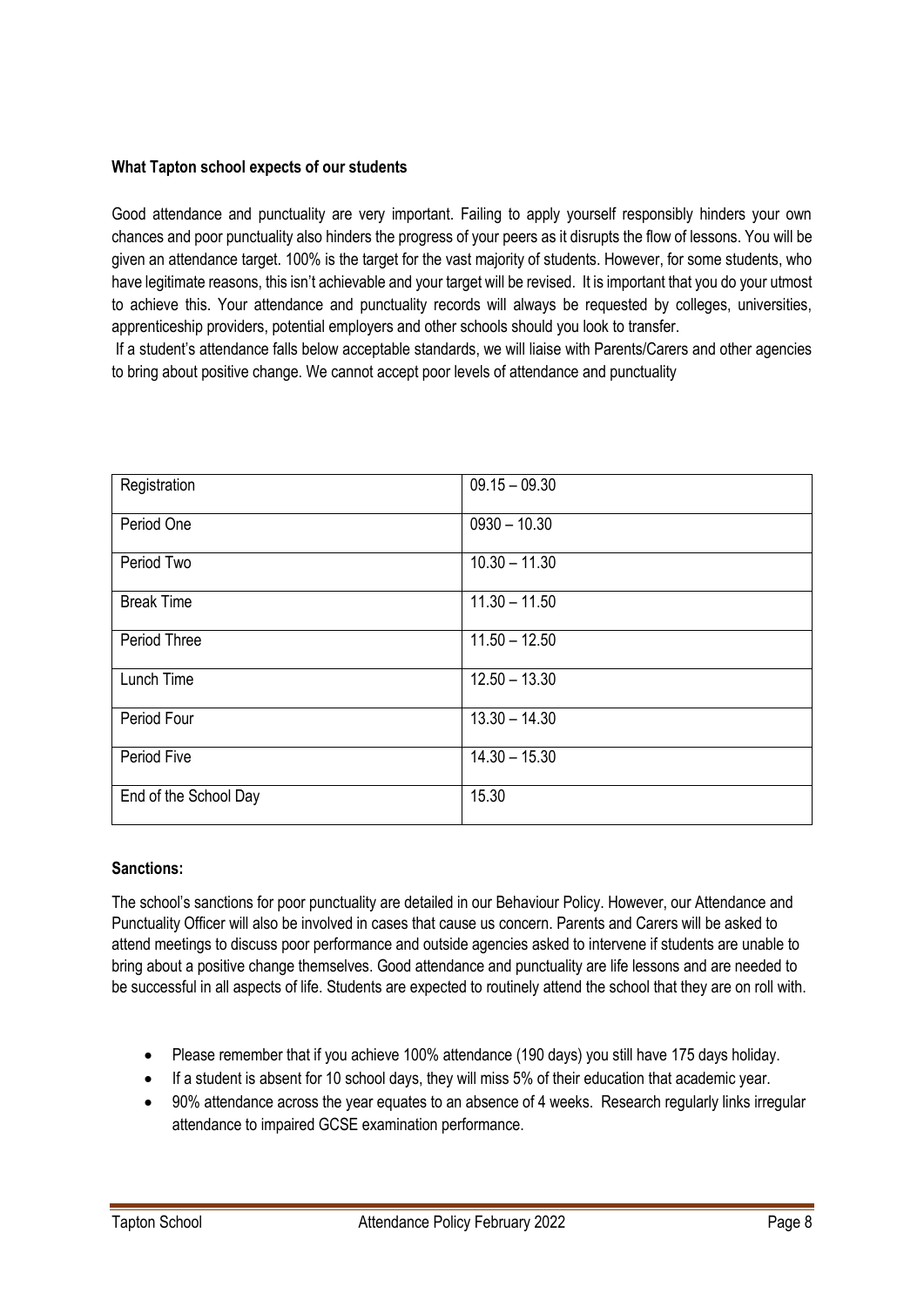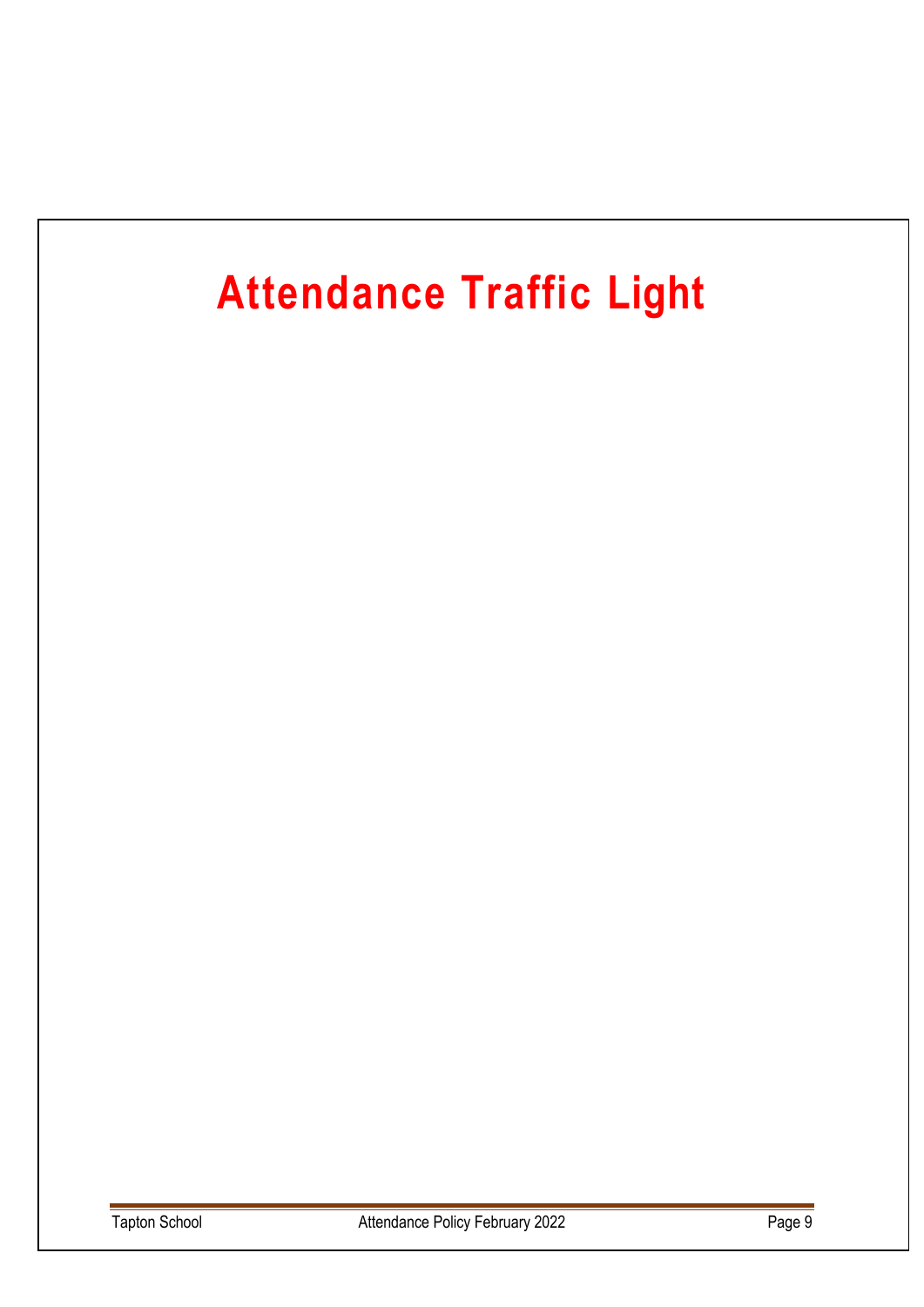

**Green – 0% - 4%**

**With this level of absence, you have given yourself the best possible chance of fulfilling your academic potential.**

**Good attendance also appeals to colleges, universities and employers as it shows you are dedicated and reliable.** 





**Amber – 5% -7%**

**With this level of absence your grades will have already started to suffer. You will have missed some important information in lessons and need to catch up.**

**The school will be reviewing your absence level closely and may already be taking steps to ensure that it improves.**





# **Red – Above 8%**

With this level of absence your chances of success are definitely at risk. If you have been ill, the school will support you in doing the extra work needed to catch up.

It is likely that if you have patterns of absence or unexplained absences, the school will already be taking steps to ensure your attendance improves. This might include working with other agencies to support your family in helping you to improve your attendance or even taking court action.



#### **Punctuality**

The school day starts at 9.15am. **A warning bell sounds at 9.10am, however, students should be in school well before this warning bell in order to be fully prepared for an orderly start to their day.**